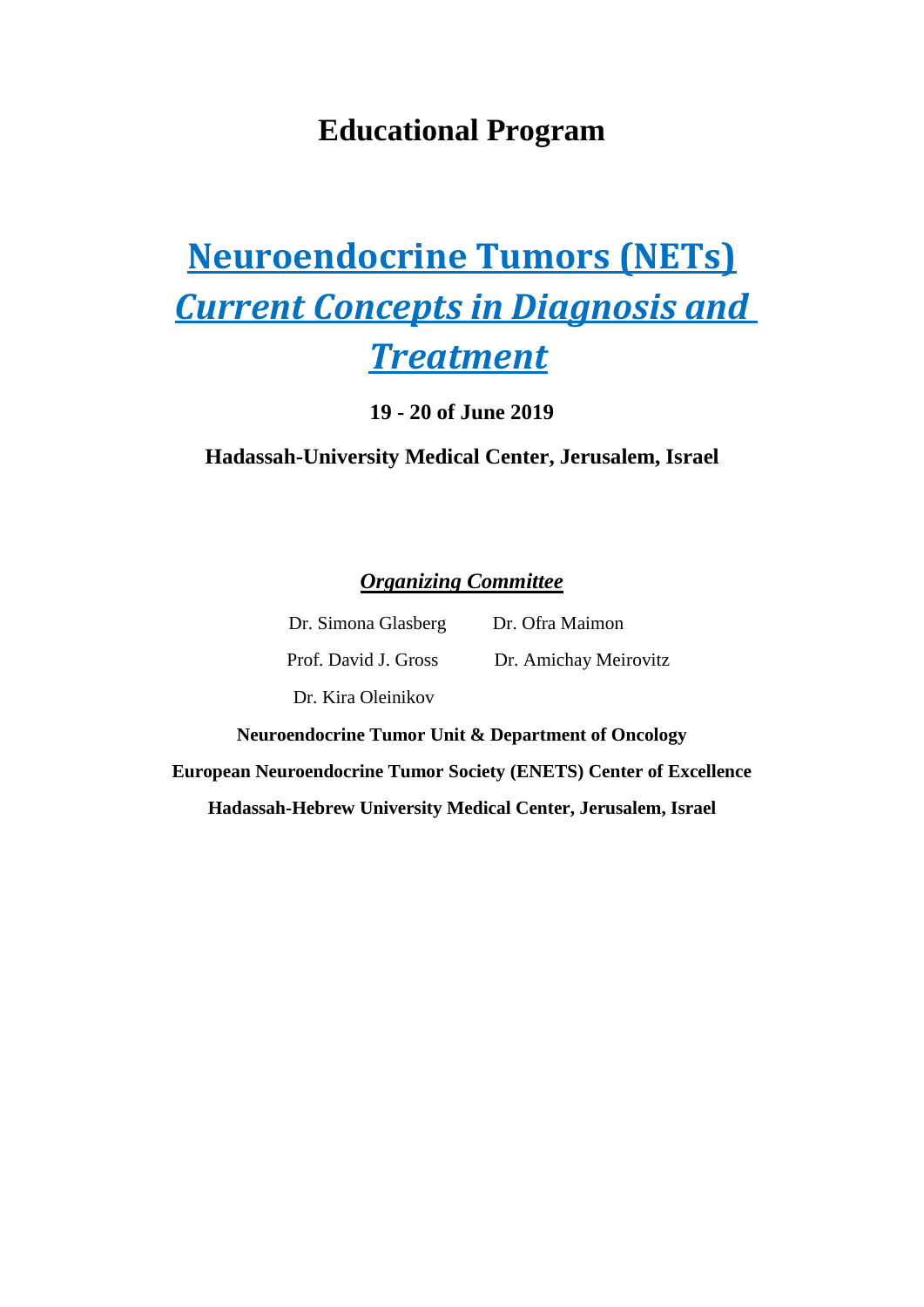### **DAY 1**

- 09:00 **Welcome and Introduction** Dr. Simona Glasberg
- 09:10 **Epidemiology and basic molecular genetics** Prof. David Gross
- 09:30 **Update in the Pathology of NETs - What clinicians have to know? Case-studies related pathology diagnosis** Dr. Karine Atlan
- 10:15 **Biomarkers in NETs**

Dr. Kira Oleinikov

- 10:45 *Coffee break*
- 11:15 **Imaging of NETs:**

**Anatomical:** Dr. Naama Lev-Cohain (20min)

**Functional:** Dr. Jeremy Godefroy (20min)

- 12:00 *Lunch (visit Chagall Windows)*
- 13:15 **Gastric NETs: Case-studies Workshop**

Dr. Simona Glasberg

14:00 **Workshop on Interventional Procedure**

RFA – PNETs – Dr. Ariel Benson (20min)

TACE/SIRT – Prof. Allan Bloom (20min)

RFA – Liver metastases – Dr. Liat Appelbaum (20min)

- 15:00 *Coffee Break*
- 15:30 **Pancreatic NETs: Case-studies Workshop** Dr. Ofra Maimon
- 16:15 *Visit to NET Unit, PRRT facility*
- 17:15 Day 1 closing
- 19:30 *Offsite Dinner*